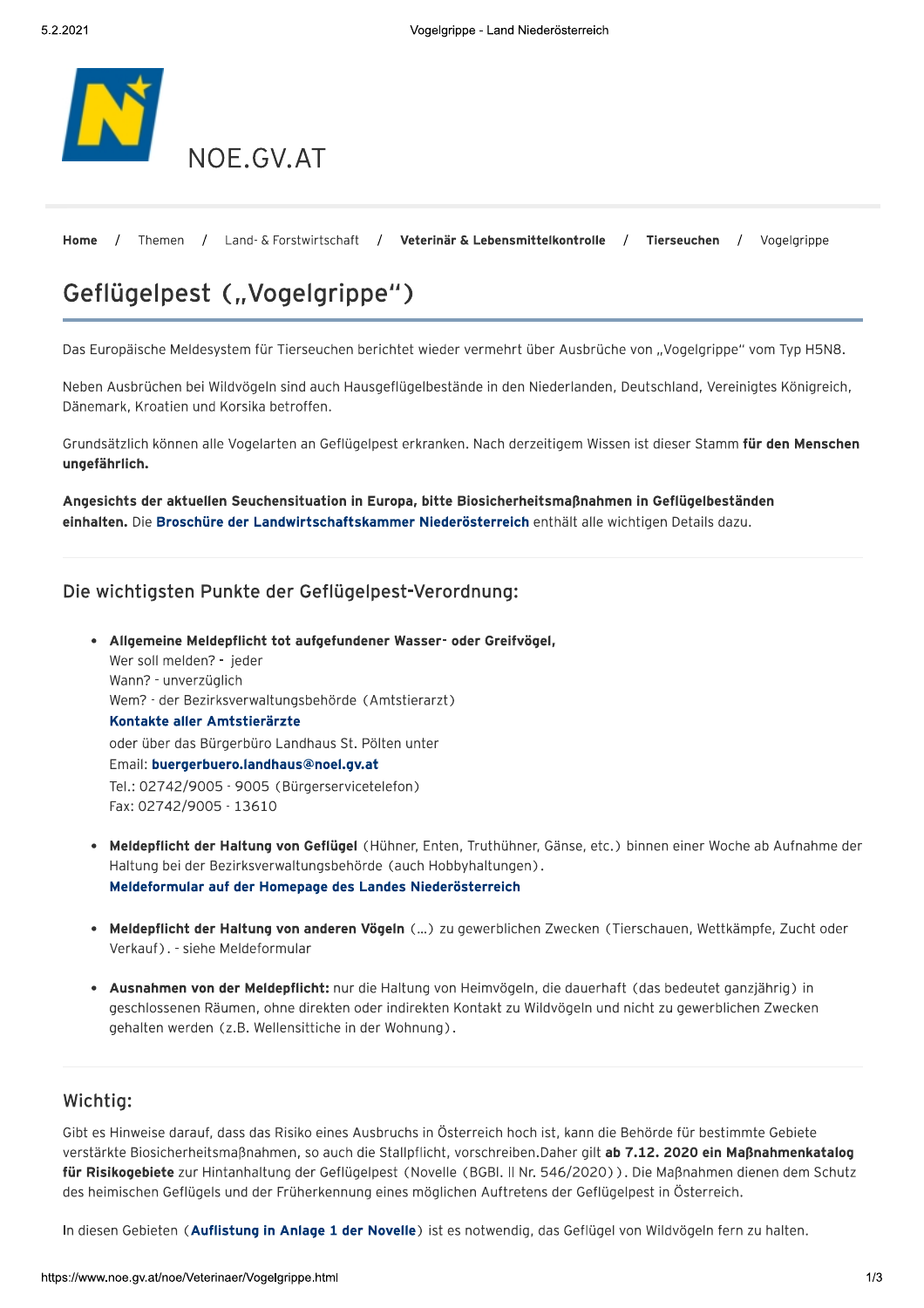# Halter von Geflügel allgemein:

Vorsichtsmaßnahmen, zur Vorbeugung der Einschleppung des Virus:

- Trennen Sie strikt zwischen Straßen- und Stallkleidung. Betreten Sie den Stall nicht mit Schuhen, die Sie draußen getragen haben und waschen Sie sich vor dem Betreten und nach dem Verlassen des Auslaufs/Stalls die Hände.
- · Informieren Sie ihren Tierarzt oder Amtstierarzt, wenn Sie ungewöhnlich hohe Verluste bei ihren Tieren feststellen oder die Tiere krank wirken.
- · Füttern Sie die Tiere unbedingt im Stall bzw. so, dass Wildvögel keinen Zugang zur Futterstelle haben und tränken Sie es mit Leitungswasser.
- Bewahren Sie Futter und Einstreu für Wildvögel unzugänglich auf.
- Halten Sie Enten und Gänse getrennt von anderem Geflügel.

## In Gebieten mit erhöhtem Geflügelpest-Risiko gelten folgende Biosicherheitsmaßnahmen gemäß Geflügelpest-Verordnung (gekürzt):

### **Pflichten der Tierhalter:**

Geflügel und andere in Gefangenschaft gehaltene Vögel sind dauerhaft in Stallungen oder jedenfalls in geschlossenen Haltungsvorrichtungen, die zumindest oben abgedeckt sind, so zu halten, dass der Kontakt zu Wildvögeln und deren Kot bestmöglich hintangehalten wird und zu wildlebenden Wasservögeln jedenfalls ausgeschlossen ist.

#### Ausnahmen:

- Haltungen bei denen sichergestellt ist, dass bei gemischten Haltungen ein direkter und indirekter Kontakt zwischen Enten und Gänse und anderem Geflügel ausgeschlossen ist und
- · das Geflügel durch Netze, Dächer, horizontal angebrachte Gewebe oder andere geeignete Mittel vor dem Kontakt mit Wildvögeln geschützt ist oder
- · die Fütterung und Tränkung der Tiere erfolgt nur im Stall oder unter einem Unterstand um das Zufliegen von Wildvögeln zu verhindern. Wildvögel dürfen nicht mit Futter oder Wasser, das für Geflügel und andere in Gefangenschaft gehaltene Vögel bestimmt ist, in Berührung kommen. Die Ausläufe müssen gegenüber Oberflächengewässern, an denen sich wildlebende Wasservögel aufhalten können, ausbruchssicher abgezäunt sein.

Brieftauben dürfen in der Umgebung der Schläge zu Übungs- und Trainingszwecken aufgelassen werden, vorausgesetzt, die Tiere werden im Schlag gefüttert und getränkt.

Die Tränkung der Tiere darf nicht mit Wasser aus Sammelbecken für Oberflächenwasser, zu dem Wildvögel Zugang haben, erfolgen.

Die Reinigung und Desinfektion der Beförderungsmittel, Ladeplätze und Gerätschaften hat mit besonderer Sorgfalt zu erfolgen.

Über die Anzeigepflicht gemäß §17 Tierseuchengesetz hinausgehend, sind in allen Haltungen von Geflügel oder anderen in Gefangenschaft gehaltenen Vögeln in den in Anlage 1 (Gebiete mit erhöhtem Geflügelpest-Risiko) genannten Gebieten Rückgang der Legeleistung, Abfall der Futter- und Wasseraufnahme und erhöhte Sterblichkeit der Behörde zu melden.

#### Abschließend noch ein paar praktische Hinweise:

In Hobby- und Kleinhaltungen kann man an den Stall einfache Volieren anbauen, die auf gewachsenem Boden stehen. Die Überdachung lässt sich durch Holzverschalung mit Dachpappe oder einfacher Planenabdeckung bzw. durch Faserzementplatten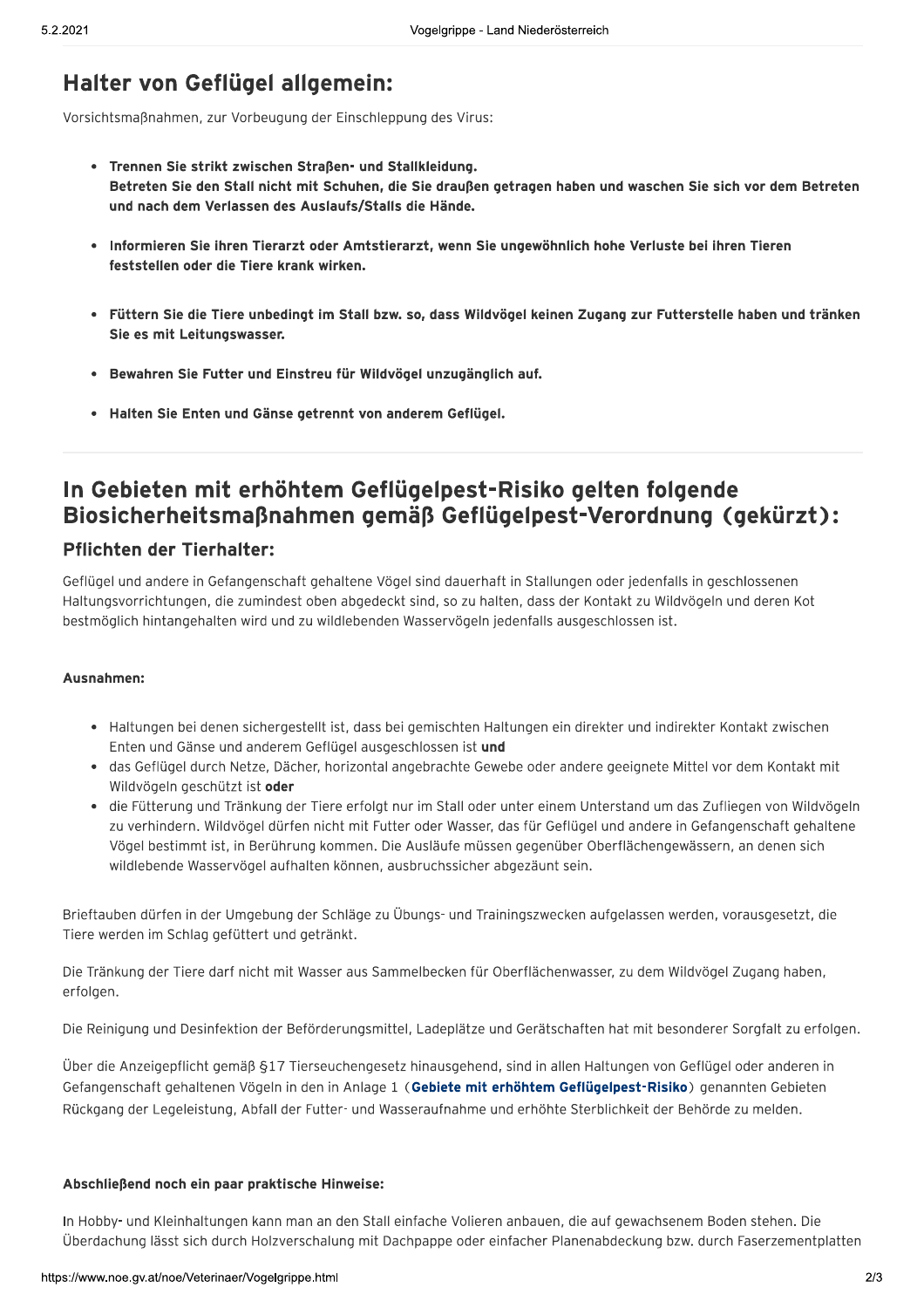oder Profilbleche preisgünstig selbst bauen.

Auch die wildvogelsichere Seitenbegrenzung kann durch Aufnageln von verzinktem Kotgrubengitter (Maschenweite 2,5 x 5 cm) auf Holzrahmen oder durch Abspannen von geknoteten witterungsbeständigen Polyäthylen-Netzen mit einer Maschenweite unter 30 mm kostengünstig selbst hergestellt werden.

## **Newcastle Disease**

Neben der Geflügelpest kann es im Herbst und Winter auch vermehrt zu Auftreten des Paramyxovirus (Newcastle Disease, NCD) bei Wildtauben kommen, das auch in die Hausgeflügelbestände eingetragen werden kann. Heuer wurde das Paramyxovirus bereits bei Wildtauben zuletzt im Bezirk Mödling festgestellt. Auch in diesem Zusammenhang wird auf die Bedeutung der Einhaltung der Biosicherheitsmaßnahmen hingewiesen, sowie auf die Möglichkeit, Geflügelbestände und Zuchttauben gegen Newcastle Disease impfen zu lassen.

Bei Fragen wenden Sie sich bitte an die Amtstierärztin/den Amtstierarzt.

## WEITERFÜHRENDE LINKS **DOWNLOADS**

Ihre Kontaktstelle des Landes für Tierseuchen

Amt der NÖ Landesregierung Abteilung Veterinärangelegenheiten und Lebensmittelkontrolle

Landhausplatz 1, Haus 12 3109 St. Pölten

E-Mail: post.If5@noel.gv.at Tel: 02742/9005-13437 Fax: 02742/9005-12801

Letzte Änderung dieser Seite: 14.12.2020